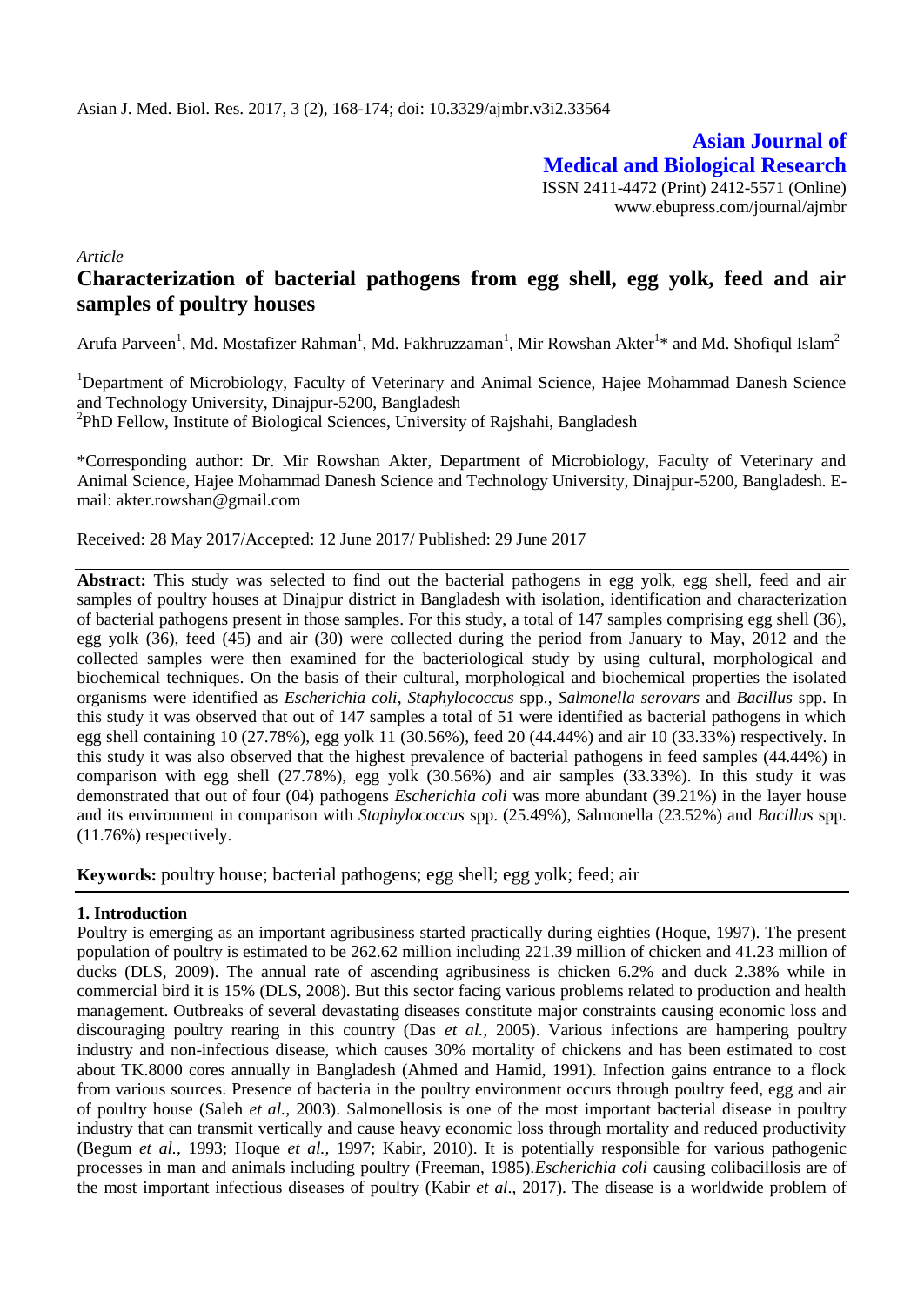chickens, which refers to any systemic or localized infection characterized by enteritis, omphalitis, air saculitis, avian cellulites, peritonitis, synovitis, swollen- head syndrome, colisepticemia, coligranuloma and salpingitis. Colibacillosis is responsible for major problem in many poultry farm and there is report on their transmission though contaminated food, egg and air (Rahman *et al.*, 1999). Staphylococcal infections are distributed worldwide and responsible for chronic and acute infection in poultry. Bacillus spp. occurs widely in nature, being found in the air, feed and egg. Poultry environment such as air may act as a source of many bacterial agents. There are also reports indicating that poultry feed and egg may act as a source of various infectious diseases (Rahman *et al.,* 1999). In addition, poultry itself may act as a reservoir or source of infectious agents for other healthy birds. Therefore it is important to know the prevalence and distribution of different bacterial pathogens in poultry itself and in its environment as many of them may be potential pathogen for poultry. Such information is also required to take necessary actions for prevention and control of outbreak of diseases caused by potential avian bacterial pathogens.

### **2. Materials and Methods**

### **2.1. Selection of study area**

The study was conducted during the period of January to May, 2012 at different areas in Dinajpur district. The samples were collected from various farms such as Matasagar poultry farm, (Sadar), Raja-Badsha poultry farm, (Setabgonj Thana), Masud poultry farm, (Rajbari, Sadar) and brought to the Department of Microbiology, HSTU, Dinajpur for laboratory analysis.

### **2.2. Collection and processing of different samples**

### **2.2.1. Egg yolk**

Egg yolk sample was collected with sterile cotton swab after breaking of egg shell. Then sterile swabs poured into the nutrient broth and transport to the laboratory. In laboratory it was stored at 37 °C for 24 hours and further cultured on agar media. Some samples were given in Nutrient agar media and incubated at 37 °C for 24 hours, on next day when colony of suspected bacteria were found, then samples were taken from the nutrient agar media and sub cultured on specific media for specific organism, such as Blood agar for staphylococcus and salmonella-shigella agar for *Salmonella serovars* identification.

### **2.2.2. Egg shell**

Eggs are collected from the farm aseptically and then brought to the laboratory. Egg Shells were collected after removing the egg yolks and grinding with the help of mortar and pastle. Then inoculated on ordinary culture media and incubated at 37 °C temperature for 24 hours and then sub cultured on selective media for identification.

### **2.2.3. Feed**

In this study poultry feed were analyzed on weekly basis for four weeks. Some of them were collected from layer farm and some are purchased from market retailers in Bahadurbazar market and aseptically collected from opened and unopened poultry feed bags using sterile 250ml beakers and transferred into sterile universal bottles. The samples were labeled properly and brought immediately to the laboratory where bacteriological study was carried out within 2 hours of samples collection. Sterile hand gloves were worn during the time of sample collection. Four types of feeds namely Starter (S), Grower (G), Layers (L) and Finishers (F) were collected from each brand of feed thus corresponding 16 samples. The feed samples were processed by homogenizing 5 grams of each sample in 45 ml of sterile physiological saline and bacterial load enumerated using Nutrient Agar; coliform, staphylococcal, and fastidious organisms were assayed using MacConkey, Mannitol salt, and blood agar respectively. Plates were incubated at 37 °C for 24 hours. Alternatively food processing system is, 1 gram of feed was carried out using 9ml sterile distilled water and 0.1 ml of the dilution was cultured by spread plate technique into nutrient agar, MacConkey agar and Blood agar. The inoculated plates were then incubated at 37 °C for 24 hours. Further identification of bacterial isolates were done following a series of biochemical tests which included, tests for methyl red, Voges-Proskauer reactions, indole test and Triple Sugar Iron agar slant preparation.

### **2.2.4. Air samples**

From layer house six sterile open nutrient agar plates were placed in two layer cages (3 in each cage). After 10 minutes the open nutrient agar plate were covered and wrapped with brown paper then brought to the laboratory.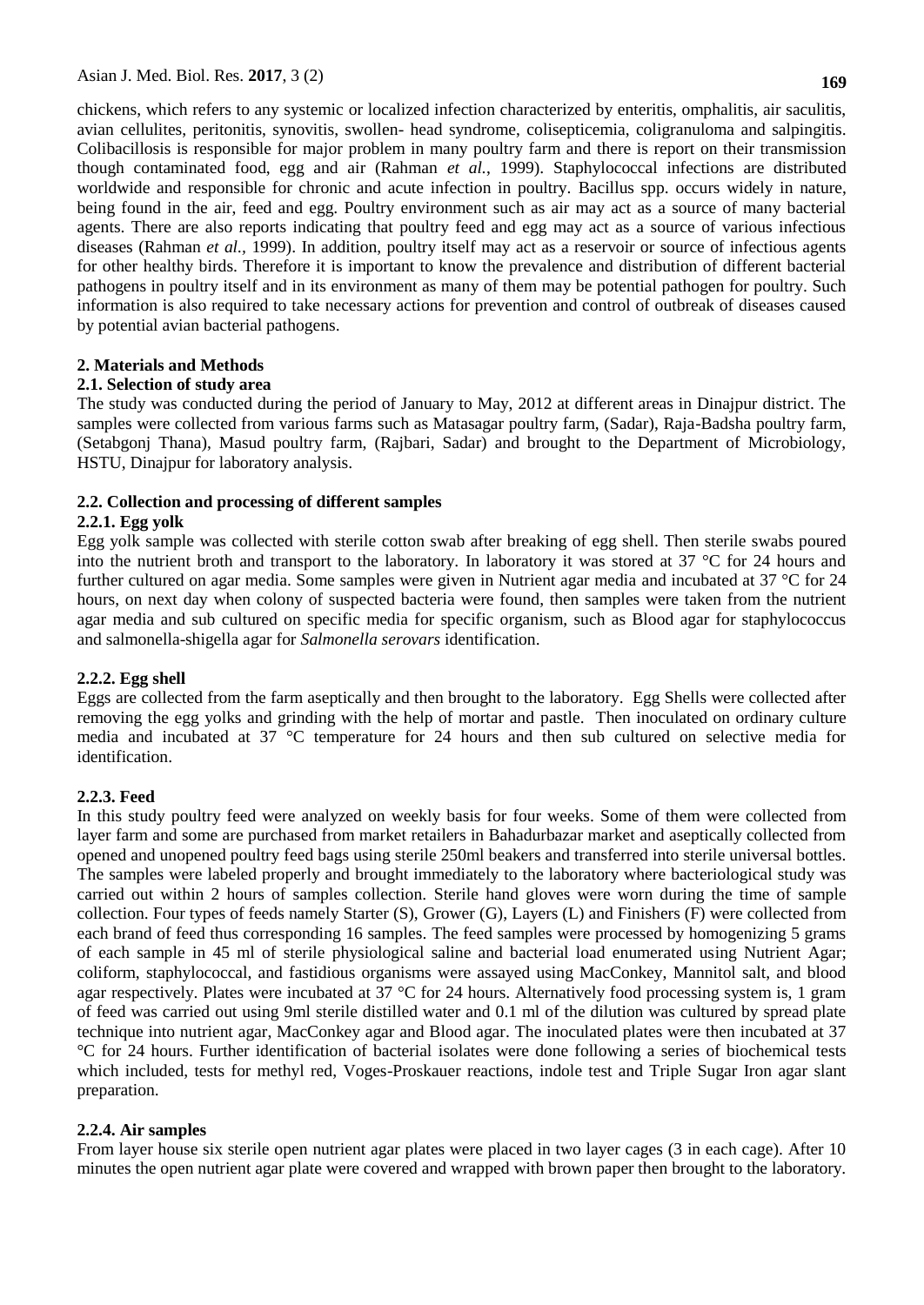After 24 hrs incubation at 37  $^{\circ}$ C, each plate were examined for identification of organisms and stored at refrigerator for further study.

# **2.3. Isolation and identification of bacterial pathogens**

### **2.3.1. Cultural and morphological characterization**

The four samples were then sub-cultured on the selective media for identification of bacteria by observing specific colony characteristics and stained by Gram's staining techniques for morphological study according to the procedure described by Marchant and Packer (1967).

# **2.3.2. Biochemical tests**

A series of biochemical tests such as Methyl-Red (MR), Voges-Proskauer (VP), triple sugar iron (TSI), Indole test, Sugar fermentation, Motility, Indole and Urease (MIU), Catalase, Coagulase were performed according to the procedure described by Buxton and Fraser (1977), Merchant and Packer (1967) and OIE (2004).

# **3. Results and Discussion**

### **3.1. Isolation and identification of bacterial pathogens**

In this study the colony characteristics of *Escherichia coli* was observed on different culture media and the morphology of this bacteria exhibited small rod shape, single or paired in arrangement that were similar to the findings of Mosupye and Holy (2000). The isolated organism was able to produce metallic sheen on EMB agar and bright pink red colonies on Mac conkey agar which also supported by Buxton and Fraser (1977), Merchant and Packer (1967).

In our present study the colony characteristics of Salmonella serovars observed on different media were similar to the findings of Koowatananukul *et al.* (1994) and the morphology of Salmonella exhibited small rod shape single or paired in arrangement which was supported by Schutze *et al*. (1996) and Rusul *et al.* (1996).

In our present findings the colony characteristics of *Staphylococcus* spp. was whitish, opaque, circular, translucent appearance on Nutrient agar media and produce hemolysis on Blood agar and cluster shape, coccci on Gram's staining which was also supported by Terzolo and Shimizu (1979) and Linares and Wigle (2001).

The colony characteristics of *Bacillus* spp. was thick, grayish, of white cream colour in Nutrient agar and abundant growth, creamy yellow colour on Blood agar and rod shape, violet color organism on Gram's staining was similar to Marchant and Packer (1967).

# **3.2. Prevalence of bacterial pathogens in different samples**

### **3.2.1. Egg shells**

Out of 36 samples (egg shells) a total of 10 bacterial pathogens were isolated as *Staphylococcus* spp. (5.55%), *E. coli* (11.11%), *Salmonella serovars* (2.77%) and *Bacillus* spp. (8.33%) respectively (Table 1). In our present findings it was observed that the highest percentage of bacterial pathogens present in egg shell was *Escherichia coli* (11.11%) than other pathogens. This might be due to the several factors like contamination of the eggshell surface related to the hygienic conditions in which the hens are reared, the breeding environment, the breeding practices, the housing system, the geographical area, and the season. Contamination may also occur during egg transport and/or packaging in farms or in the conditioning centre, either through the environment or from one egg to another. Contamination of cracked egg with dirty shell and storage in contaminated surroundings or during formation and laying process. It was also revealed that stored or aged eggs have more possibility to become infected than fresh eggs due to the degradation of natural defense mechanisms in egg over time and unwashed eggs collected from commercial caged layer farms. These findings supported by the earlier observation of Abdullah (2010), Elliott (1954) and Chousalkar *et al.* (2010).

# **3.2.2. Egg yolk**

Out of 36 samples (egg yolk) a total of 11 bacterial pathogens were isolated as *Staphylococcus* spp. (5.55%), *E. coli* (13.88%), *Salmonella serovars* (11.11%) and *Bacillus* spp. (0%) respectively (Table 2). In our present findings it was observed that the highest percentage of bacterial pathogens present in egg yolk was *Escherichia coli* (13.88%) than other pathogens. This might be due to the several factors such as contaminated egg, air and unwashed eggs collected from commercial caged layer farms. Infected ovaries and oviducts of the hen are the major sources of bacterial infection. These findings supported by the earlier observation of Rahman *et al.* (1999), Abdel Karem and Mattar, (2001) and Chousalkar *et al.* (2010).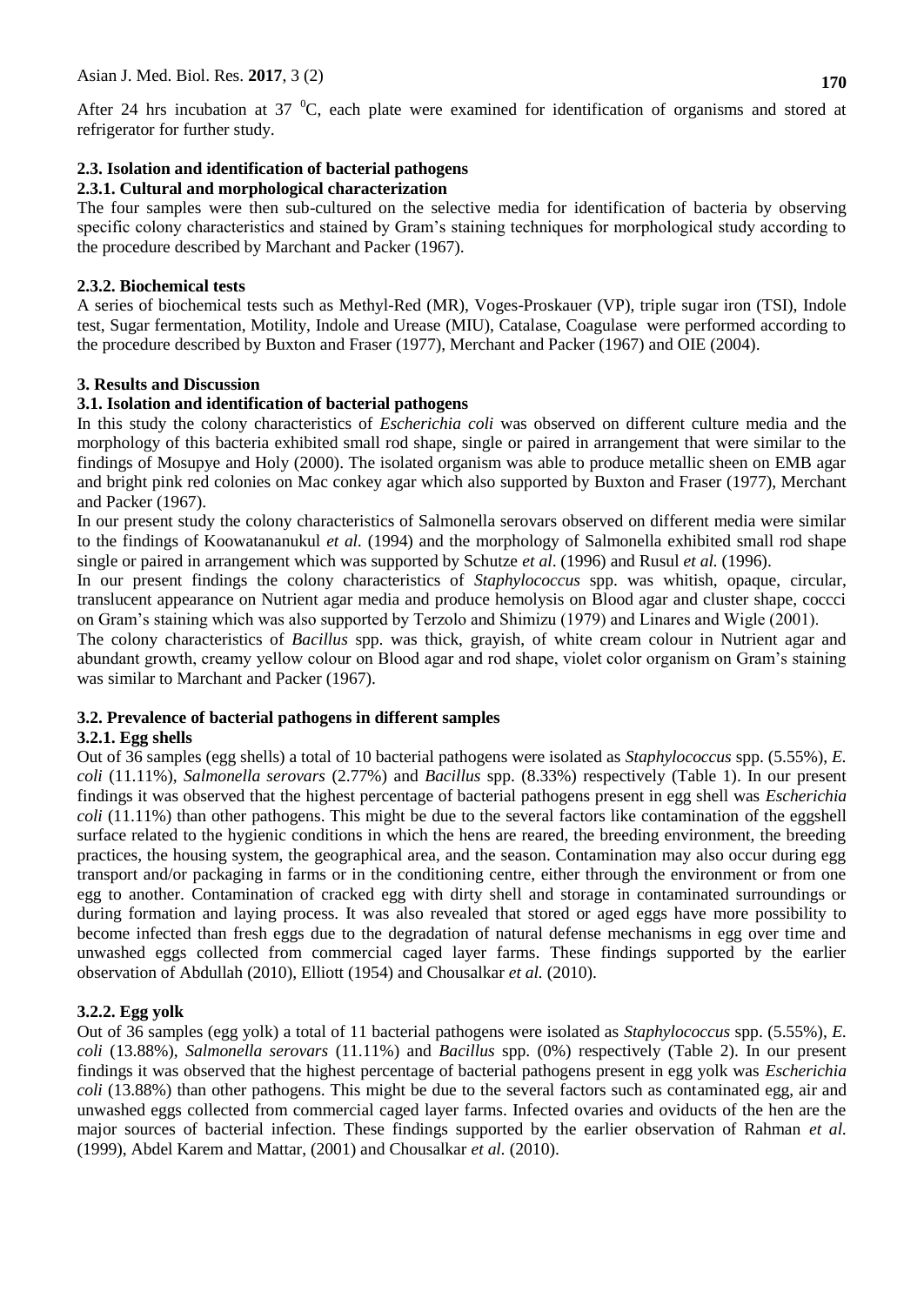### **3.2.3. Poultry feed**

Out of 45 feed samples a total of 20 bacterial pathogens were isolated such as *Staphylococcus* spp. (13.33%), *E. coli* (13.33%), *Salmonella serovars* (2.22%) and *Bacillus* spp. (15.55%) respectively (Table 3). In our present findings it was observed that the highest percentage of bacterial pathogens present in feed was *Salmonella serovars* (15.55%) than other pathogens. This might be due to the several factors such as contamination of food borne pathogen during harvesting and eventual marketing of the bagged feed and egg .These findings supported by the earlier observation of Rahman *et al.* (1999) and Chousalkar *et al.* (2010).

### **3.2.4. Air of poultry houses**

Out of 30 samples (air) a total of 10 bacterial pathogens were isolated such as *Staphylococcus* spp. (16.66%), *E. coli* (6.66%), *Salmonella serovars* (0%) and *Bacillus* spp. (10%) respectively (Table 4). In our present findings it was observed that the highest percentage of bacterial pathogens present in air was *Staphylococcus* spp. (16.66%), than other pathogens. This might be due to lack of biosafety, poor hygienic condition and unwashed eggs collected from layer farms. These findings supported by the earlier observation of Rahman *et al.* (1999) and Chousalkar *et al.* (2010).

### **3.2.5. Determination of overall prevalence of bacterial pathogens**

A total of 147 samples comprising egg shell (36), egg yolk (36), feed (45) and air (30) were examined for the bacteriological study by using morphological, cultural (Table 6) and biochemical (Table 7) techniques according to the procedure described by Merchant and Packer (1967). In our present study it was observed that out of 147 samples a total of 51 were identified as bacterial pathogens in which egg shell containing 10 (27.78%), egg yolk 11 (30.56%), feed 20 (44.44%) and air 10 (33.33%) respectively (Table 5). In this study it was also observed that the highest prevalence of bacterial pathogens in feed samples (44.44%) in comparison with egg shell (27.78%), egg yolk (30.56%) and air samples (33.33%). This findings supported by the earlier observation of Rahman *et al.* (1999).

In our present findings it was also observed that out of four (04) pathogens *Escherichia coli* was more abundant (39.21%) in the layer house and its environment in comparison with *Staphylococcus* spp. (25.49%), Salmonella (23.52%) and *Bacillus* spp. (11.76%). This present findings also supported by the earlier observation of Costa *et al.* (2007).

| No. of egg shell collected | Name of isolated bacterial<br>pathogens | Number of positive case | Percentage $(\% )$ |
|----------------------------|-----------------------------------------|-------------------------|--------------------|
|                            | Staphylococcus spp.                     |                         | 5.55               |
| 36                         | Escherichia coli                        |                         | 11.11              |
|                            | Salmonella spp.                         |                         | 2.77               |
|                            | <i>Bacillus</i> spp.                    |                         | 8.33               |

### **Table 1. Bacterial pathogens isolated from egg shell.**

### **Table 2. Bacterial pathogens isolated from egg yolk.**

| No. of egg yolk collected | Name of bacteria isolated  | Number of positive case | Percentage $(\% )$ |
|---------------------------|----------------------------|-------------------------|--------------------|
| 36                        | <i>Staphylococcus</i> spp. |                         | 5.55               |
|                           | Escherichia coli           |                         | 13.88              |
|                           | Salmonella spp.            |                         | 11.11              |
|                           | <i>Bacillus</i> spp.       |                         |                    |

### **Table 3. Bacterial pathogens isolated from poultry feed.**

| <b>Total number of</b><br>samples examined | Name of bacterial isolates | Number of samples found<br>positive | Percentage $(\% )$ |
|--------------------------------------------|----------------------------|-------------------------------------|--------------------|
|                                            | <i>Staphylococcus</i> spp. |                                     | 13.33              |
| -45                                        | Escherichia coli           |                                     | 13.33              |
|                                            | Salmonella spp.            |                                     | 15.55              |
|                                            | <i>Bacillus</i> spp.       |                                     | 2.22               |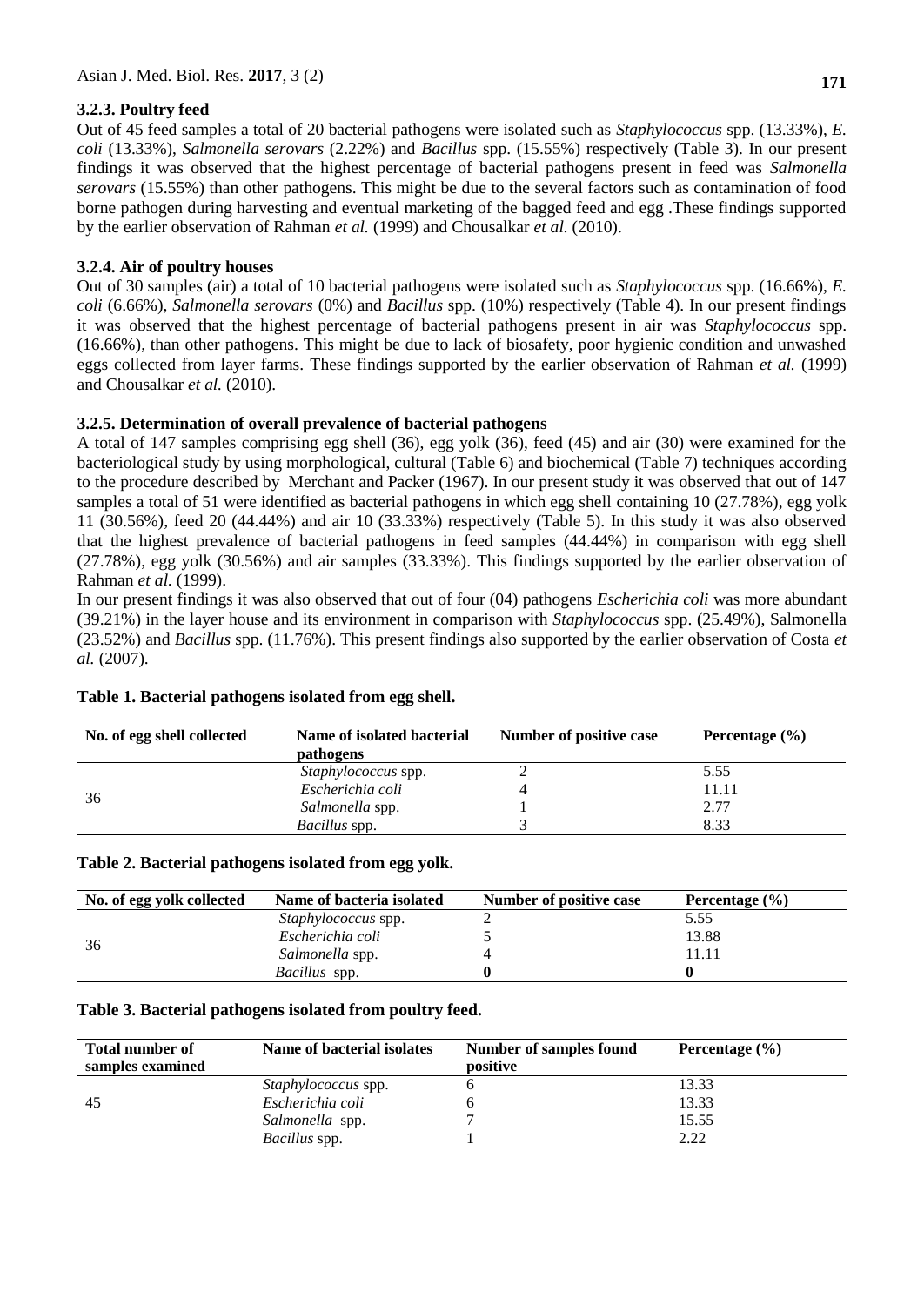| <b>Total number of samples</b> | Name of bacterial isolates | Number of samples found | Percentage (%) |
|--------------------------------|----------------------------|-------------------------|----------------|
| examined                       |                            | positive                |                |
|                                | <i>Staphylococcus</i> spp. |                         | 16.66          |
| 30                             | Escherichia coli           |                         | 6.66           |
|                                | Salmonella spp.            |                         |                |
|                                | Bacillus spp.              |                         | 10             |

#### **Table 4. Bacterial pathogens isolated from air.**

### **Table 5. Determination of overall prevalence of bacterial pathogens.**

| Name of            | <b>Total number of positive isolates</b> | pathogens<br>Total no of |                 |                      |                                                          |
|--------------------|------------------------------------------|--------------------------|-----------------|----------------------|----------------------------------------------------------|
| samples            | <i>Staphylococcus</i> spp.               | E. coli                  | Salmonella spp. | <i>Bacillus</i> spp. | isolated from<br>different<br>samples with<br>percentage |
| Egg shell $(36)$   | 2                                        | 4                        |                 |                      | 10 (27.78%)                                              |
| Egg yolk $(36)$    | 2                                        |                          | 4               |                      | 11 (30.56%)                                              |
| Feed $(45)$        | 6                                        | 6                        |                 |                      | 20 (44.44%)                                              |
| Air $(30)$         |                                          |                          |                 |                      | 10 (33.33%)                                              |
| <b>Total (147)</b> | $13(25.49\%)$                            | $20(39.21\%)$            | $12(23.52\%)$   | $6(11.76\%)$         | 51 (34.69%)                                              |

### **Table 6. Characterization of field isolates by cultural properties.**

| <b>Bacteriological</b>                     | <b>Colony characteristics</b>                              |                                                                                      |                                                                             |                                                    |
|--------------------------------------------|------------------------------------------------------------|--------------------------------------------------------------------------------------|-----------------------------------------------------------------------------|----------------------------------------------------|
| culture media                              | E. coli                                                    | Salmonella spp.                                                                      | Staphylococcus spp.                                                         | <b>Bacillus</b> spp.                               |
| <b>Nutrient agar</b>                       | White, translucent,<br>color less colonies                 | White, translucent, pale<br>color colonies                                           | Whitish, opaque,<br>circular, glistening<br>colonies                        | Thick, grayish<br>white of cream<br>colour colony  |
| <b>MacConkey agar</b>                      | Bright pink color<br>smooth transparent<br>raised colonies | Pale, colorless smooth,<br>transparent, raised colonies                              | Small, pinkish-yellow<br>colonies                                           | No growth                                          |
| <b>Eosin Methylene</b><br><b>Blue</b> agar | Greenish black colony<br>with metallic sheen               | $\blacksquare$                                                                       |                                                                             |                                                    |
| Salmonella-<br>Shigella agar               |                                                            | Opaque, translucent,<br>colorless, smooth, round<br>with or without black center     |                                                                             |                                                    |
| <b>Brilliant Green</b><br>Agar             |                                                            | Pale, pink color colonies<br>against a pinkish back<br>ground                        |                                                                             |                                                    |
| <b>Blood</b> agar                          |                                                            |                                                                                      | Whitish, opaque,<br>circular, translucent<br>appearance and no<br>hemolysis | Abundant growth,<br>creamy yellow<br>colour colony |
| <b>Mannitol salt agar</b>                  |                                                            |                                                                                      | Yellow color.<br>translucent, circular<br>colonies                          |                                                    |
| <b>Motility test</b>                       | Motile                                                     | Non motile                                                                           | Non motile                                                                  | Non motile                                         |
| <b>Staining</b>                            | Pink short rod, Gram                                       | Gram negative, pink color,                                                           | Gram positive, grape -                                                      | Gram positive, rod                                 |
| characteristics                            | negative bacilli                                           | small rod shaped appearance like cluster shape cocci<br>arranged in single or paired |                                                                             | shaped, single or<br>pair                          |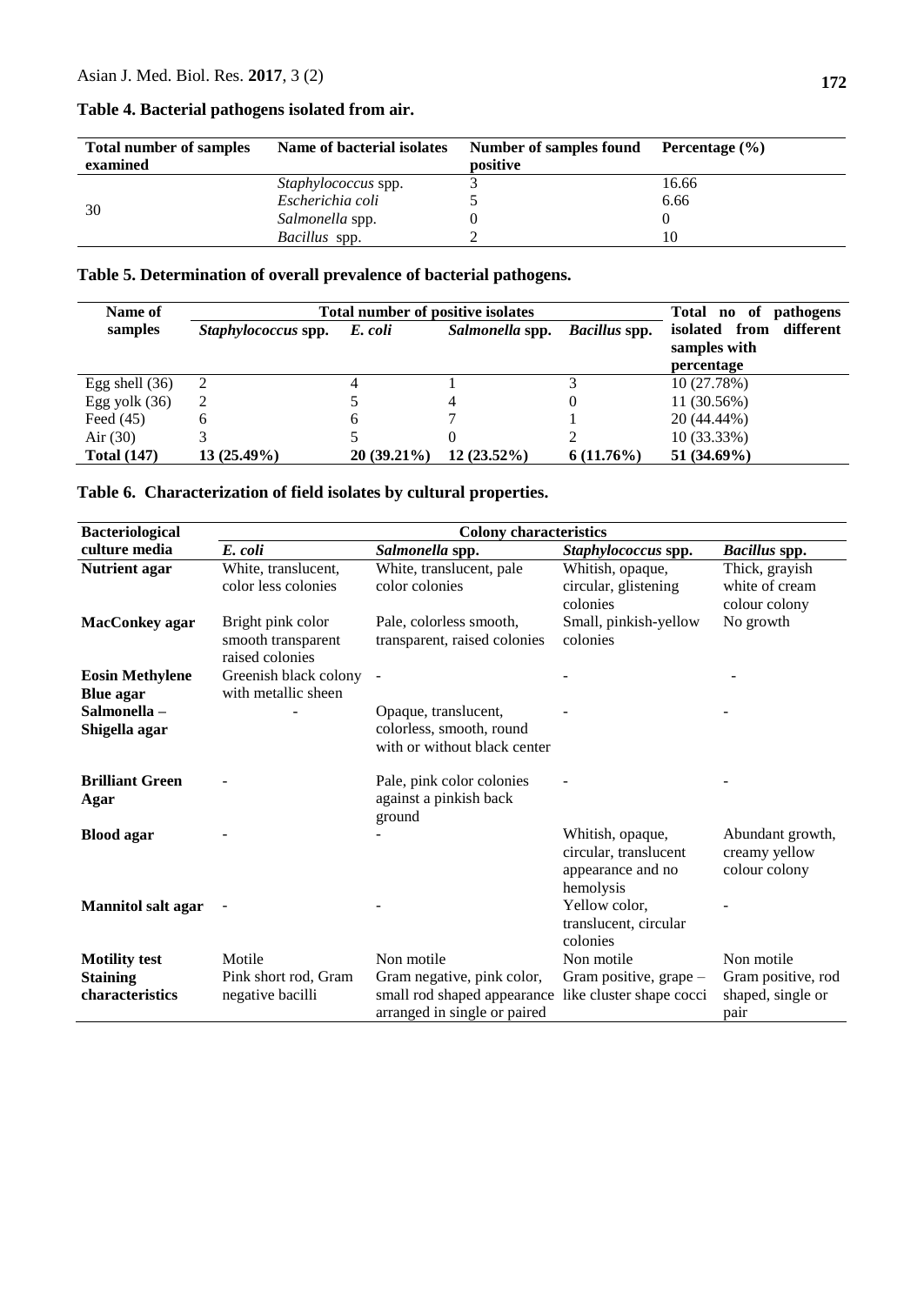**Table 7. Biochemical characters of the** *E. coli.*

| <b>Test performed</b> |          |         |                  |                     |                      |
|-----------------------|----------|---------|------------------|---------------------|----------------------|
|                       |          | E. coli | Salmonellae spp. | Staphylococcus spp. | <b>Bacillus spp.</b> |
| <b>TSI</b>            | Glucose  | $^+$    | +                | $^{+}$              |                      |
|                       | Lactose  | $^{+}$  |                  |                     |                      |
|                       | Sucrose  | $+/-$   |                  |                     |                      |
|                       | Mannitol | $^{+}$  |                  | $^+$                |                      |
| Indole                |          |         |                  |                     |                      |
| <b>MR</b>             |          | +       |                  | $^+$                |                      |
| <b>VP</b>             |          |         |                  |                     |                      |
| $H_2S$                |          |         |                  |                     |                      |
| <b>MIU</b>            |          | $^+$    |                  |                     |                      |
| Citrate               |          |         |                  |                     |                      |

**Legends: + =** Positive, MR = Methyl Red, - = negative, VP = Voges-Proskauer  $H_2S=Hydrogen$  sulfide, MIU = Motility indol urease

#### **4. Conclusions**

The prevalence of bacterial pathogens in poultry houses at Dinajpur district of Bangladesh were 10 (27.78%), 11 (30.57%), 20 (44.44%) and 10 (33.33%) in egg shell, egg yolk, feed and air respectively. In this study it was observed that the highest prevalence of bacterial pathogens in feed samples (44.44%) in comparison with egg shell (27.78%), egg yolk (30.56%) and air samples (33.33%). The highest prevalence of bacterial pathogens in feed samples call for attention in the storage strategies of feed as well as proper hygienic management should bemaintained by the feed producer, seller and poultry house management team.

#### **Conflict of interest**

None to declare.

#### **Reference**

- Abdel Karem H and Z Mattar, 2001. Heat resistance and growth of Salmonella enteritidis, Listeria monocytogenes and Aeromonashydrophila in whole liquid egg. *Acta* Microbiologica Polonica Journal, 50: 27-35*.*
- Abdullah IN, 2010. Isolation and identification of some bacterial isolates from table egg. J. Vet. Sci., 3: 59–67.
- Ahmed S and MA Hamid, 1991. Status of poultry production and development strategy in Bangladesh Process. Workshop in Livestock Development in Bangladesh. BLRI. pp. 16-18.
- Begum F, 1993. Studies on the immune response in chickens with experimentally prepared *Salmonella gallinarum* vaccine. M.S. thesis submitted to the Department of Microbiology and Hygiene, Bangladesh Agricultural University, Mymensingh.
- Buxton A and G Fraser, 1977. Animal Microbiology. Vol. 1. Blackwell Scientific Publications, Oxford, London, Edinburg, Melbourne. pp. 400-480.
- Chousalkar KK, P Flynn, M Sutherland, JR Roberts and BF Cheetham, 2010. Recovery of Salmonella and *Escherichia coli* from commercial egg shells and effect of translucency on bacterial penetration in eggs. Int. J. Food Microbiol., 142: 207–213*.*
- [Costa PMOliveira,](http://www.ncbi.nlm.nih.gov/entrez/query.fcgi?db=pubmed&cmd=Search&itool=pubmed_AbstractPlus&term=%22da+Costa+PM%22%5BAuthor%5D) M [Bica,](http://www.ncbi.nlm.nih.gov/entrez/query.fcgi?db=pubmed&cmd=Search&itool=pubmed_AbstractPlus&term=%22Bica+A%22%5BAuthor%5D) AP [Vaz-Pires](http://www.ncbi.nlm.nih.gov/entrez/query.fcgi?db=pubmed&cmd=Search&itool=pubmed_AbstractPlus&term=%22Vaz%2DPires+P%22%5BAuthor%5D) and F [Bernardo,](http://www.ncbi.nlm.nih.gov/entrez/query.fcgi?db=pubmed&cmd=Search&itool=pubmed_AbstractPlus&term=%22Bernardo+F%22%5BAuthor%5D) 2007. Antimicrobial resistance in *Enterococcus* spp. and *Escherichia coli* isolated from poultry feed and feed ingredients. [Vet. Microbiol.,](javascript:AL_get(this,%20) 120: 122-131.
- Das PM, DMM Rajib, M Noor and MR Islam, 2005. Retrospective analysis on the proportional incidence of poultry disease in greater Mymensingh district of Bangladesh. In: Proceeding of 4<sup>th</sup> International Poultry Show and Seminar, from February 28 to March 2, 2003, held in Bangladesh-China Friendship Conference Centre, Agargaon. pp. 35-39.
- Department of Livestock Services, 2008. Annual report of Department of Livestock Services, Khamarbari Road, Farmgate, Dhaka.
- Department of Livestock Services, 2009. Annual report of Department of Livestock Services, Khamarbari Road, Farmgate, Dhaka.

Elliott RP, 1954. Spoilage of shell eggs by pseudomonads. Appl. Microbiol., 2: 158–163.

Freeman BA, 1985. Burrows Textbook of Microbiology, twenty second Edition. WB Saunders Company, Philadelphia, London, Toronto, Mexico City. Rio de Janerio, Sydney, Tokeyo, pp. 464-475.